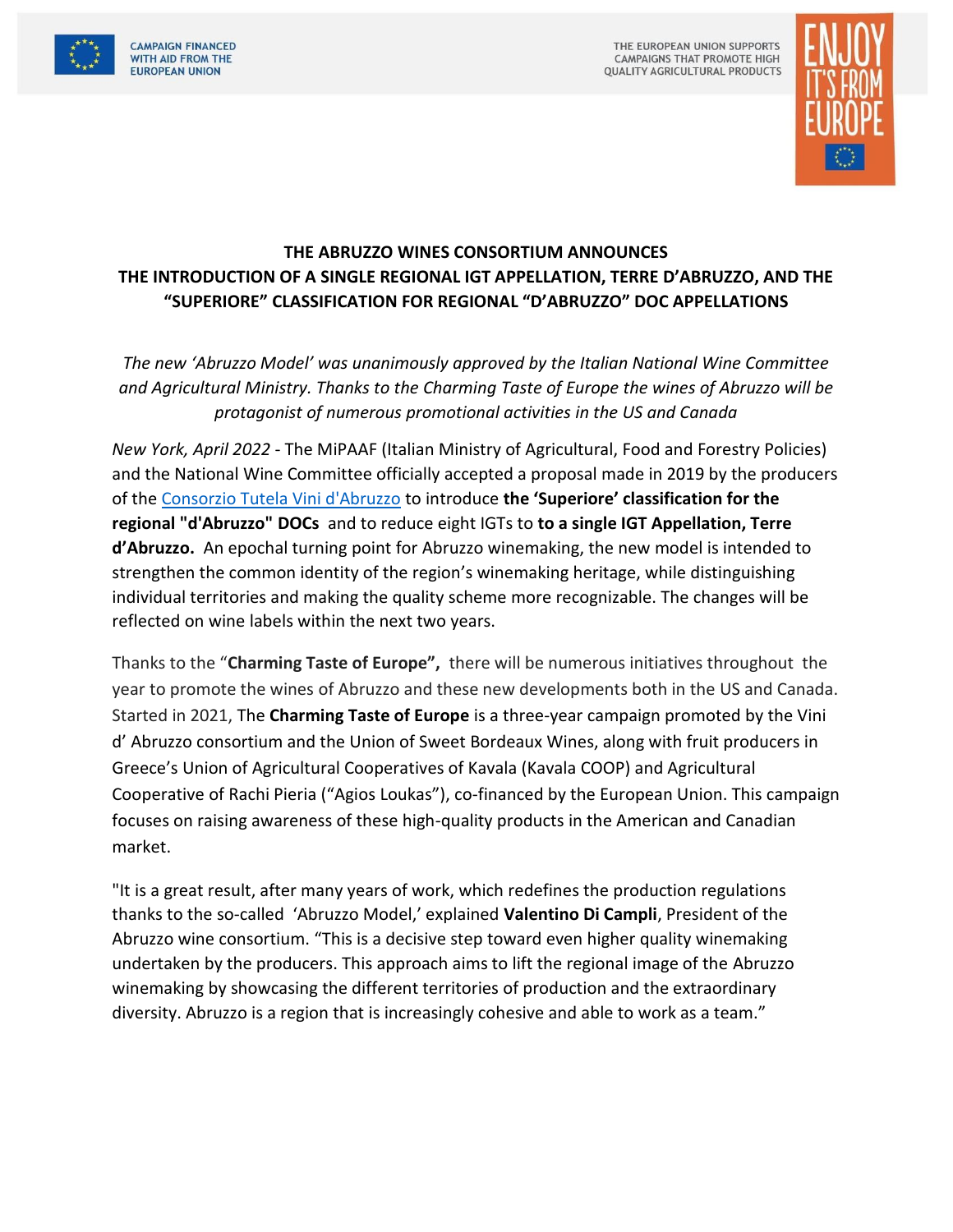



The distinctive 'Superiore' classification for the 'd'Abruzzo' DOCs indicates that the wines were made under more stringent production rules. These wines are intended for longer aging and will represent distinctive reserve wines coming from the various provincial territories. Under the new model, it will be possible to find in the market a Montepulciano d'Abruzzo Superiore Riserva, with the addition of the provincial mention, such as **Colline Teramane, Colline Pescaresi, Terre de L'Aquila or Terre di Chieti.** The recognition of 'Superiore' is the first step toward even more defined subzones such as villages, Additional Geographical Units, and 'single vineyard' mentions.

"The recognition of a higher quality with the Superiore classification and the common identity of all the DOCs that will fall under the 'd'Abruzzo' designation will make it easier to promote and communicate about Abruzzo winemaking and its different areas of production, especially abroad, underlines Di Campli. On one hand, the wines will be more recognizable in international markets and further establish the link of a wine with its territory of origin. On the other hand, the introduction of a single IGT Terre d'Abruzzo, which replaces the current eight IGTs, creates a strong regional image by removing fragmentation." "This is a fundamental opportunity for the entire regional wine system that will finally allow Abruzzo wines to demonstrate the unexpressed potential of our territory, lending greater credibility to the region," concludes Di Campli.

## **About the Charming Taste of Europe:**

Europe, a place with timeless charm, is the birthplace of some of the highest-quality products in the world. The Charming Taste of Europe is a special project that introduces exquisite specialties to the United States and Canada, such as Italian and French wines, and fresh fruits from Greece, that showcase Europe's charm, beauty, culture, history, art, heritage and unmistakable tastes.

The mission of the Charming Taste of Europe, co-funded by the European Union, is to increase awareness of the merits and quality standards of select European wines and fresh fruits with promotional activities in the competitive markets of the U.S. and Canada. The Charming Taste of Europe is promoted by the Consortium for the Protection of Wines of Abruzzo, the Union of Agricultural Cooperatives of Kavala (Kavala COOP), the Agricultural Cooperative of Rachi Pieria "Agios Loukas" and the Union of Sweet Bordeaux Wines. These European agricultural products, famous around the world for their outstanding qualities, will continue to be promoted with initiatives and events for consumers, journalists and trade professionals. For more information visit [charmingtasteofeurope.eu](https://www.charmingtasteofeurope.eu/en/)